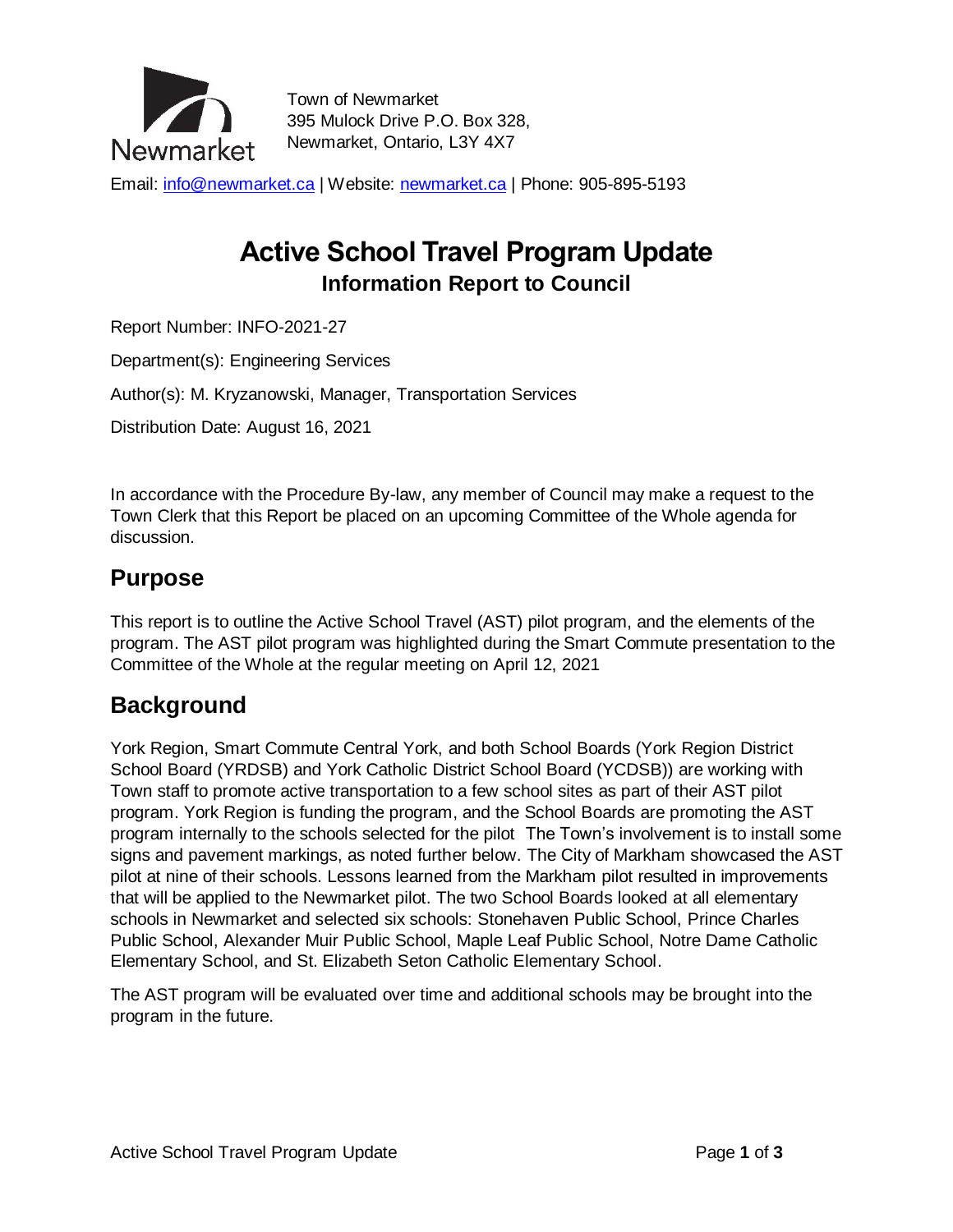## **Discussion**

The largest part of the AST program occurs at the school sites with education and promotion, along with some additional infrastructure like bicycle/scooter racks, line painting and signage.

The AST program requires some infrastructure components on Town roads, which will be visible to the school children and the community. These would include:

- 1. Marker Signs. At the 5, 10 and 15 minute walking distances to the school, specialized marker signs will be installed. An example of the marker signs can be found in Appendix A.
- 2. Stylized Stencils. Near the school site, a stylized stencil will be impressed into the sidewalk. These have not been determined yet, but an example of a popular stencil includes a 'hop-scotch' game board.
- 3. Curb markings. The Markham pilot used red paint on the curbs to denote 'No Stopping' areas to draw visual attention to these areas.
- 4. School Zone. School Zone pavement markings will be implemented on the roads at the approaches to each school to provide motorists more visual cues that a school site is up ahead.

Due to the availability and timing of pavement paint and sign material, these infrastructure components will be installed over the next 1 to 3 months.

#### **Conclusion**

The AST pilot program is to promote active transportation to school sites. Aside from the health benefits of the program, improvements are expected to traffic and parking operations at the school sites.

#### **Business Plan and Strategic Plan Linkages**

Well-planned and connected…strategically planning for the future to improve information access and enhance travel to, from, and within Newmarket.

#### **Consultation**

The consultation for the AST pilot program has been primarily undertaken by the School Boards and Smart Commute staff with the individual school administration and some school councils.

#### **Human Resource Considerations**

None.

#### **Budget Impact**

York Region is funding the cost of the program and therefore, there would be no impact on the Capital budget.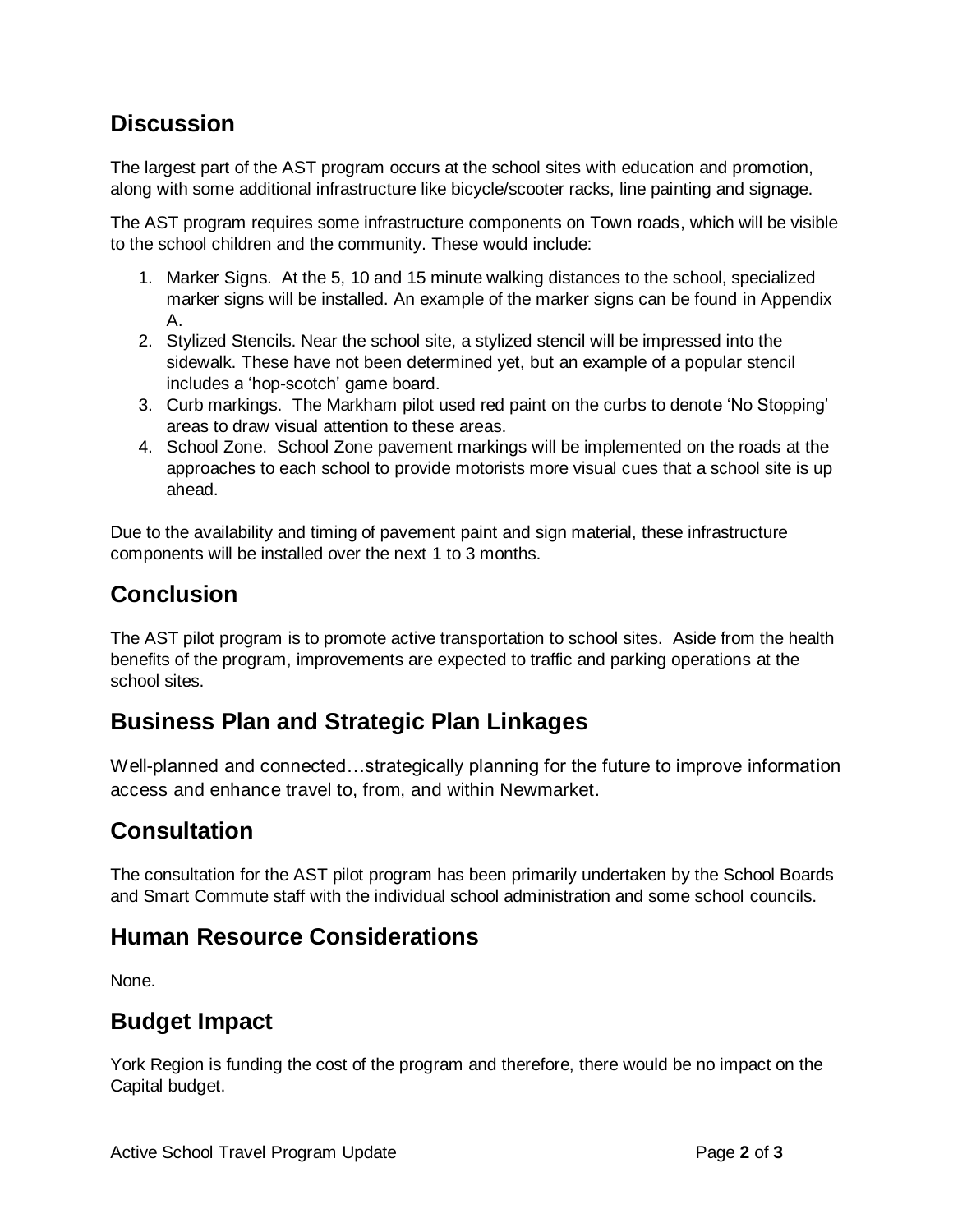Over time, there may be some Operating Costs to maintain the pavement markings and signage, but these would be worked into the annual pavement markings maintenance programs.

### **Attachments**

Appendix A – Example of Marker Sign

## **Contact**

For more information or questions regarding this report, please contact Mark Kryzanowski, Manager, Transportation Services, at 905-895-5193 extension 2508 or [MKryzanowski@newmarket.ca.](mailto:MKryzanowski@newmarket.ca)

## **Approval**

Rachel Prudhomme, Director, Engineering Services

Peter Noehammer, Commissioner, Development & Infrastructure Services